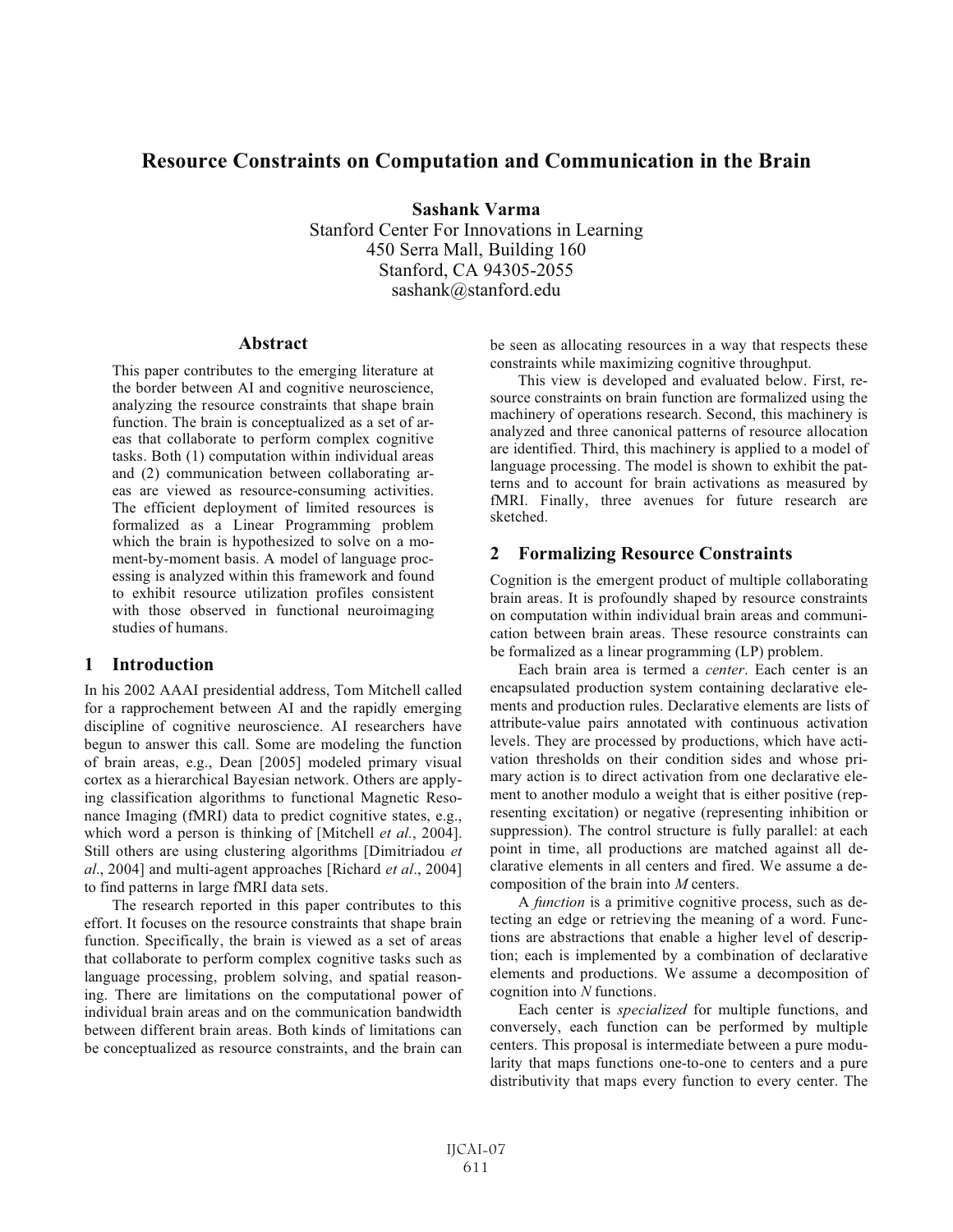specialization of center *i* for function *j* is denoted  $S_{ij}$ , where  $S_{ij} \in [1, \infty)$ . It specifies the amount of the center's resources (i.e., activation, the common currency of storage and processing) that are required to perform one unit of the function. A value of 1.0 represents perfect specialization, larger values represent lesser specializations, and a value of  $\infty$  represents a complete inability of center *i* to perform function *j* (because resources are limited, as we will see below).

At each point in time during task performance, there exist a number of functions to be performed. The amount of function *j* performed by (i.e., assigned to) center *i* is denoted *Aij*. The *assignment problem* is to determine the *Aij*.

The assignment problem is a constraint satisfaction problem. One set of constraints specifies the resource demands of the functions to be performed. Specifically, the resource demands of function  $j$  are denoted  $R_j$  and the following constraint is enforced at all times:

$$
\sum_{i=1}^{M} A_{ij} \le R_j \tag{1}
$$

It ensures that the resources supplied by all centers to the function are as close as possible to the resources demanded. Another set specifies *intra-center* constraints on computation within individual centers. Specifically, the resource supply of center  $i$  is denoted  $C_i$  and the following constraint is enforced at all times:

$$
\sum_{j=1}^{N} \left( A_{ij} \times S_{ij} \right) \le C_i \tag{2}
$$

It ensures that the resources supplied by the center to all functions do not exceed its resource supply. The final set specifies *inter-center* constraints on the joint resource consumption of multiple centers, which are interpreted as bandwidth limitations on communication between these centers. The number of inter-center constraints and the nature of each one (i.e., the centers whose resource supplies it jointly constrains) are empirical matters. For ease of exposition, we assume a single inter-center constraint on the joint resource consumption of all centers:

$$
\sum_{i=1}^{N} \sum_{j=1}^{M} \left( A_{ij} \times S_{ij} \right) \leq C_{\text{CORTEX}} \tag{3}
$$

It ensures that the resources supplied by all centers to all functions do not exceed the resource supply of the entire cortex, denoted *CCORTEX*.

The constraints  $(1)$ ,  $(2)$ , and  $(3)$  only partially determine the assignment of functions to centers because they are satisfied by many different assignments, e.g.,  $A_{ij}$ =0 for all *i* and *j*. This ambiguity is resolved by defining a measure of the goodness of an assignment, expressed as a linear combination of the  $A_{ij}$ , to be maximized:

$$
\sum_{i=1}^{M} \sum_{j=1}^{N} (W_{ij} \times A_{ij})
$$
\n(4)

Defining  $W_{ij}$ :=1/ $S_{ij}$  ensures that all other things being equal, function *j* will be assigned to the center *i* most specialized for it (i.e., whose  $S_{ij}$  is minimal and  $W_{ij}$  is maximal).

 $(1)$ ,  $(2)$ ,  $(3)$ , and  $(4)$  define an LP problem that the brain is hypothesized to solve at each point in time. The result is an assignment of functions to centers that (1) satisfies the resource demands of functions to be performed (to the degree possible), (2) respects resource constraints on computation within individual centers, (3) respects resource constraints on communication between centers, and (4) maximizes cognitive throughput. The simplex algorithm is used to solve the assignment problem.

This account of the resource constraints on brain function can be empirically evaluated via the following measurement assumption: The *capacity utilization* of center *i*, denoted  $CU_i$ , is the proportion of its resources currently being used.

$$
CU_i := \frac{\sum_{j=1}^{N} (A_{ij} \times S_{ij})}{C_i}
$$
 (5)

The capacity utilization of a center will be used to predict activation (as measured by fMRI) in the corresponding brain area. This is a reasonable assumption because the fMRI signal reflects the vascular response to the consumption of neurobiological resources [Logothetis, 2003].

# **3 Three Patterns of Resource Allocation**

Solving the assignment problem produces three canonical patterns of resource allocation. This section describes and illustrates them in the context of a toy model. Specifically, consider the case of two centers with equal resource supplies  $(C_1 = C_2 = 6)$  where the first center is more specialized for a function 1 than the second center  $(S_{11}=1)$  and  $S_{21}=2$ ). Further assume that the resource demands of the function are relatively light (e.g.,  $R_1 = 3$ ). This defines the LP problem:

|             | maximize: $A_{11} + \frac{1}{2}A_{21}$ | (objective function)     |
|-------------|----------------------------------------|--------------------------|
| subject to: | $A_{11} + A_{21} \leq 3$               | (function)               |
|             | $A_{11} \leq 6$                        | (first center)           |
|             | $2A_{21} \le 6$                        | (second center)          |
|             | $A_{11}, A_{21} \le 0$                 | (default LP constraints) |

depicted in Figure 1a. The constraints, shown as dashed lines, demarcate the boundaries of the shaded *feasibility region* – the set of satisfactory assignments  $(A_{11}, A_{21})$ . The simplex algorithm effectively positions the objective function line, shown as a solid line, so that it touches a vertex of the feasibility region. This vertex represents the values of  $A_{11}$  and  $A_{21}$  that maximize the objective function. When the resource demands are relatively light, the objective function is maximized at a vertex that assigns the function entirely to the well-specialized first center (i.e.,  $A_{11}=3$  and  $A_{21}=0$ ).

#### **3.1 Pattern 1**

As task difficulty increases from low to moderate, task performance consumes an increasing amount of resources. For example, as the resource demands of the function  $(R<sub>1</sub>)$  increase from 4 to 5 to 6 units, the shape of the feasibility region changes, and consequently so does the vertex at which the objective function is maximized, as shown in Figure 1b.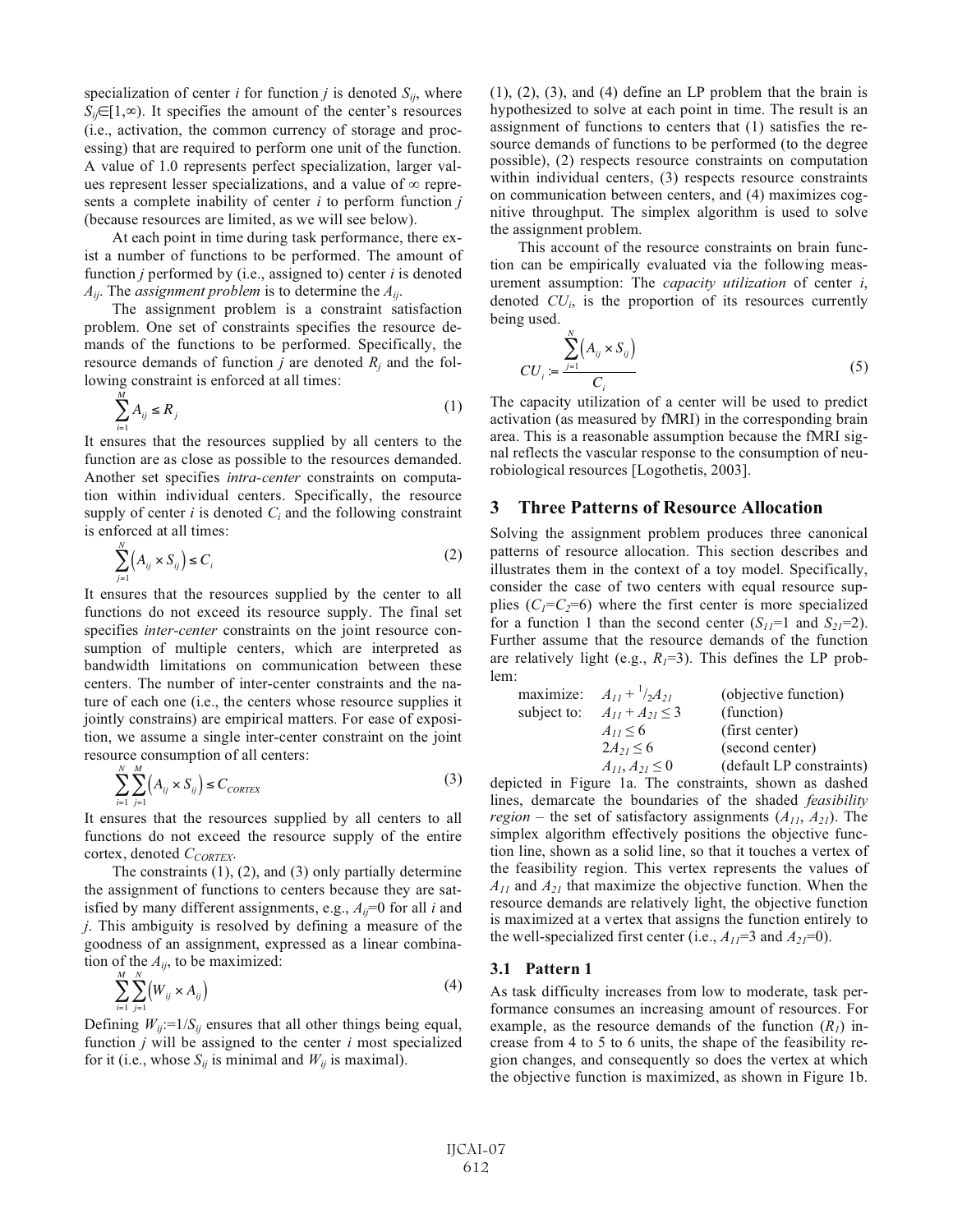Over this range of task difficulty, the well-specialized first center continues to possess a resource supply sufficient to satisfy the increasing resource demands, and therefore continues to be assigned all of the function (i.e.,  $A_{21}=0$ ).



Figure 1. (a) Low resource demands. (b) Pattern 1: moderate resource demands. (c) Pattern 2: high resource demands. (d) Pattern 3: reduced resource supply following lesion.

#### **3.2 Pattern 2**

Next, consider a task of high difficulty. If the resource demands of the function  $(R<sub>1</sub>)$  increase to 7 units, the feasibility region will change shape yet again, as shown in Figure 1c. The vertex that maximizes the objective function assigns 6 units to the well-specialized first center and 1 unit to the less-specialized second center. In other words, resource demands now exceed the resource supply of the first center, and excess processing spills over to the second center.

When resource demands decrease following some peak, performance of the function will revert entirely to the first center. This corresponds to a transition back to pattern 1 shown in Figure 1b.

#### **3.3 Pattern 3**

Finally, consider the case of a focal lesion to a brain area, which is simulated by drastically reducing the resource supply of the corresponding center. As a result, even easy tasks will result in the spillover of excess resource demands to less-specialized centers. For example, if the resource supply of the first center is reduced from 6 units to 2 units, then even light resource demands  $(R_1=3)$  will require recruitment of the second center to help perform the function. This is shown in Figure 1d, and it stands in contrast to pattern 1 shown in Figure 1a, where in the undamaged system the same resource demands can be entirely satisfied by the first center.

It should be noted that all patterns are bottom-up consequences of solving the assignment problem on a momentby-moment basis. There is no executive making resource allocation decisions in a top-down fashion.

# **4 Application to Language Processing**

This section situates the discussion in the context of a model of language processing. The model is shown to exhibit the three resource allocation patterns and to provide a good account of relevant fMRI data.

The model is composed of four centers. Left posterior superior temporal gyrus (L. STG; Wernicke's area) and left inferior frontal gyrus (L. IFG; Broca's area) are the core components of the human language network. They are wellspecialized for lexical, syntactic, and semantic/thematic functions. The homologous areas in the right hemisphere, R. STG and R. IFG, also belong to the language network. They are less-specialized for these functions (although they are well-specialized for linguistic functions not considered here, such as prosodic processing). The four centers collaborate to process language. It is beyond the scope of this paper to describe the model any further; the interested reader is directed to Just and Varma (2006) for the details.

## **4.1 Patterns 1 and 2**

The time to comprehend a sentence is an increasing function of its length, of course, but also of its structural complexity. For example, consider the following three sentences:

- Conjoined Actives: [clause-1The senator attacked the reporter] [clause-2and admitted the error].
- Subject-Relative: [main-clauseThe senator [relative-clausethat] attacked the reporter] admitted the error].
- Object-Relative: [main-clauseThe senator [relative-clausethat the reporter attacked] admitted the error].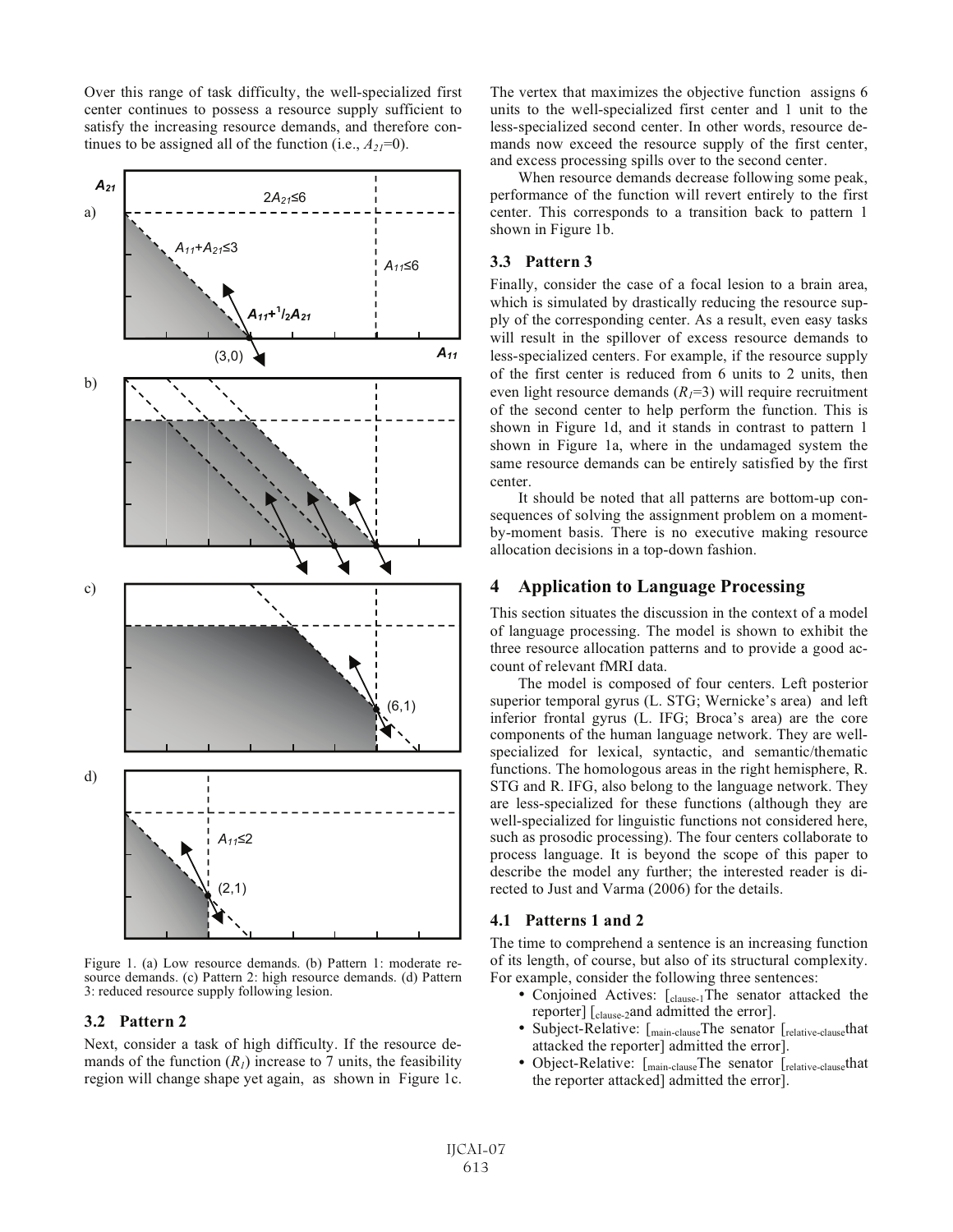They contain the same number of words (nine) and clauses (two). The *conjoined actives* sentence concatenates the two clauses. Its resource demands are relatively light because when the second clause begins, the first clause has been completely processed, and therefore no associated declarative elements must be maintained. By contrast, the other sentences embed one clause (the "relative clause") within the other (the "main clause"). This imposes additional resource demands because the declarative elements associated with the main clause must be maintained while the relative clause is comprehended. The *object-relative* sentence is more resource demanding than the *subject-relative* sentence because the declarative elements associated with the relative clause must be maintained deeper into this clause (until the verb *attacked*) before thematic representations can be computed.



Figure 2. (top) Sentence comprehension data (Just et al. 1996). (bottom) Model capacity utilizations.

Just *et al*. [1996] had participants read sentences of the three types and answer comprehension questions. They collected activations in the four brain areas simulated by the model: left and right STG and IFG. These activations are shown in the top panel of Figure 2. There are two patterns to notice. First, for the well-specialized left-hemisphere areas, activation increases from moderate to high levels with increasing syntactic complexity. This is an example of pattern 1 illustrated in Figure 1b. Second, for the less-specialized right-hemisphere areas, activation is initially negligible, but increases to a moderate level with increasing syntactic complexity. This is an example of pattern 2 illustrated in Figure 1c. The capacity utilizations of the corresponding model centers while processing the three sentence types are shown in the bottom panel of Figure 2. (Four free parameters – the resource supplies of the four centers – were estimated to maximize the fit to the human data.) The model correctly displays pattern 1 in its left-hemisphere centers and pattern 2 in its right-hemisphere centers. This qualitative correspondence is confirmed by the  $0.98$  ( $p<.01$ ) correlation between human and model performance.

#### **4.2 Pattern 3**

An often-observed phenomenon in patients with strokeinduced lesions is *contralateral takeover*: when a brain area is damaged, the functions it used to perform migrate permanently to the homologous area in the other hemisphere. This was observed in a patient tested by Thulborn *et al*. [1999] who had suffered a stroke six months earlier that damaged his L. IFG. The patient initially experienced a dense expressive aphasia but subsequently recovered much of his language function. Activation was measured in left and right STG and IFG, the four brain areas simulated by the model, while he read simple five- and six-word sentences. These data are shown in the top panel of Figure 3. The patient showed the normal pattern in STG, with much more activation in the well-specialized left area than the less-specialized right area. Strikingly, this pattern reversed in IFG: there was no activation in the damaged left area and substantial activation in the healthy right area. This is an example of pattern 3 illustrated in Figure 1d. Thulborn et al. interpreted this as evidence that R. IFG had taken over the functions of the damaged L. IFG. To simulate the L. IFG lesion, the corresponding model center was stripped of its resources. The model processed the same sentences the patient read. The capacity utilizations of its four centers are shown in the bottom panel of Figure 3. (Three free parameters – the resource supplies of the undamaged centers – were estimated to maximize the fit to the human data.) The model correctly displays pattern 3, with normal left-lateralization in STG and striking right-lateralization in IFG. Its capacity utilizations provide a good quantitative account of the observed activations (r=0.99, *p*<.01).

#### **4.3 Inter-Center Resource Constraints**

The fits to the data reported thus far have been due to intracenter resource constraints, i.e., limitations on computation within individual centers. We turn now to inter-center resource constraints, which are interpreted as bandwidth limitations on communication between different centers. Intercenter constraints do not normally operate during language processing because it recruits a relatively small number of collaborating centers. However, they do operate when lan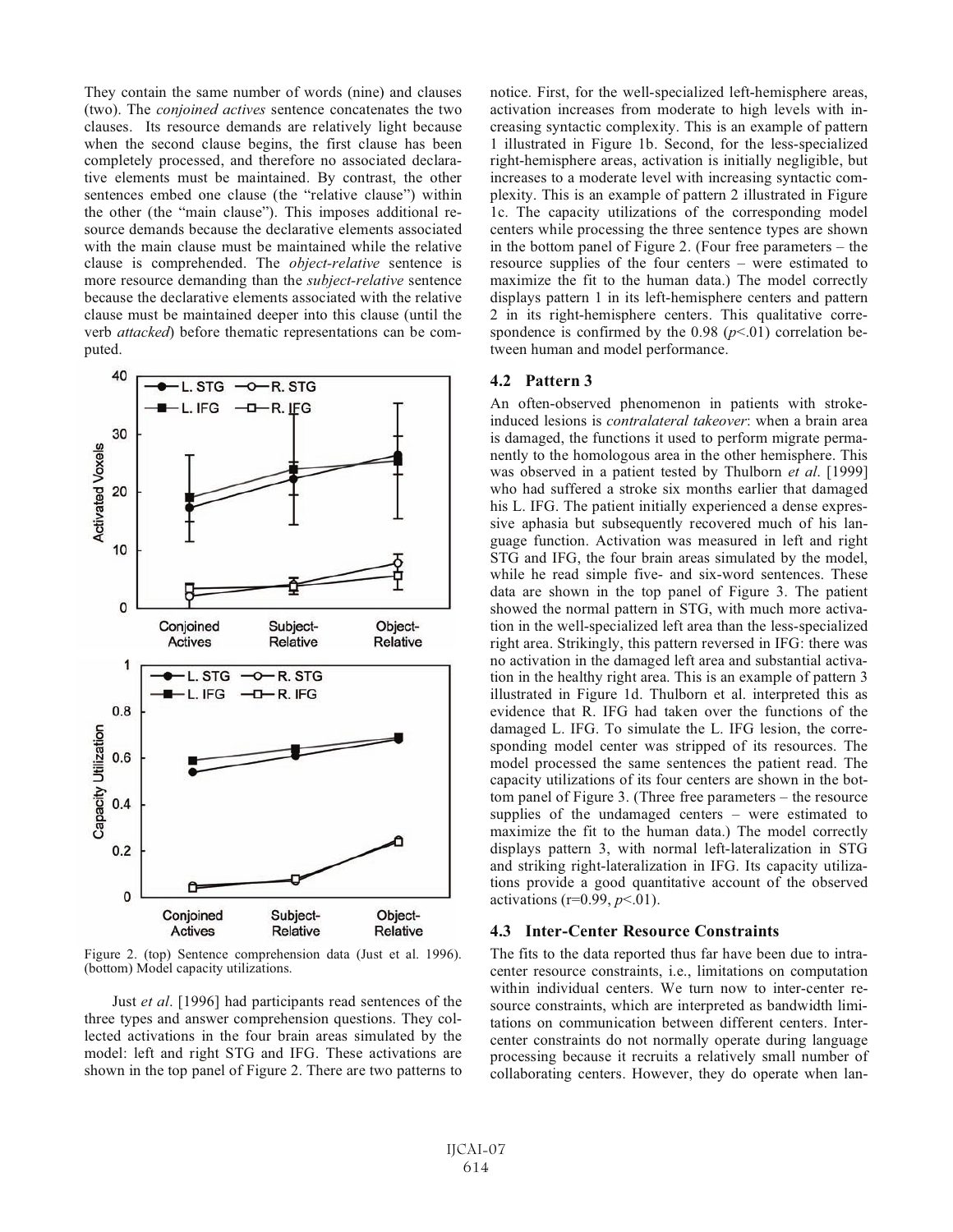guage processing is paired with a second task such as spatial reasoning because this greatly increases the number of collaborating centers, and therefore the joint resource demands on the system.



Figure 3. (top) Lesion patient data (Thulborn et al., 1999). (bottom) Lesioned model capacity utilizations.

For example, Just *et al*. [2001] had participants perform sentence comprehension and mental rotation tasks individually as single-tasks and concurrently as dual-tasks. (The mental rotation task required rotating 3D figures to determine whether they are the same or mirror-images [Shepard and Metzler, 1972].) The activations in one component of the language network, bilateral STG, and one component of the spatial network, bilateral superior parietal lobule, during the single-tasks and dual-task are shown in the top panel of Figure 4. The striking result is *underadditivity*: the activations during dual-tasking are less than the sum of the activations during the single-tasks (even though behavioral performance remains at high levels).

In separate work, we developed a model of mental rotation consisting of centers corresponding to bilateral superior parietal lobule (SPL) and bilateral dorsolateral prefrontal cortex. (The implementation details are found in Just and Varma [2006].) The sentence comprehension and mental rotation models were paired to form a *base* model of dualtasking. This model contains only intra-center constraints on resource consumption within individual centers. An *augmented* model was also constructed by adding to the base model a single cortex-wide inter-center constraint on the joint resource consumption of all centers.

The goal was to evaluate the necessity of inter-center constraints for accounting for the Just *et al*. [2001] data by comparing the fits of the base and augmented models. The capacity utilizations of the bilateral STG and SPL centers of the base model during the single-task and dual-task conditions are shown in the middle panel of Figure 4; those of the augmented model are shown in the bottom panel. (The free parameters are the intra-center resource supplies of the individual centers and, in the case of the augmented model, the inter-center resource supply.) Qualitatively speaking, only the augmented model correctly exhibits the observed underadditivity during dual-tasking. Quantitatively speaking, the augmented model accounts for reliably more variance than the base model,  $95\%$  vs.  $79\%$  ( $p<.01$ ).

# **5 Future Directions**

The research described here represents a promising first step towards formalizing the resource constraints that shape brain function. It also suggests a number of avenues for future exploration.

## **5.1 The Assignment Problem**

The assignment problem is currently formalized as an LP problem and currently solved using the simplex algorithm. However, the centralized nature of simplex is neurally implausible. One avenue for future research is therefore to develop algorithms that solve the assignment problem in a de-centralized manner. Such algorithms will likely lack the optimality of simplex but will be more neurally plausible. A number of promising candidates have been proposed by computer scientists interested in the parallel solution of LP problems [Alon and Megiddo, 1994; Lustig and Rothberg, 1996; Maros and Mitra, 2000] and by AI researchers interested in cooperative computation among resourceconstrained agents [Wooldridge and Dunne, 2006; Wellman, 1993].

# **5.2 Inter-Center Communication**

The communications infrastructure of the human brain is slowly being revealed by diffusion tensor imaging studies of the white matter tracts through which neural information flows. This infrastructure is currently modeled by intercenter resource constraints on the joint computation of multiple centers. The benefit of this approach is a unified account of intra- and inter-center resource constraints. The drawback is that it is conceptually too far from the point-topoint communication network of the brain. Therefore, an avenue for future research is to directly capture the connectivity between brain areas. Luckily, this can be done within the LP formalism. Specifically, the *transshipment* problem is an LP problem for the optimal transport of goods over routes of varying carrying capacity. By formalizing intracenter computation as a conventional LP problem and intercenter communication as a transshipment problem, a unified and neurally-plausible account of resource constraints on brain function should still be possible.